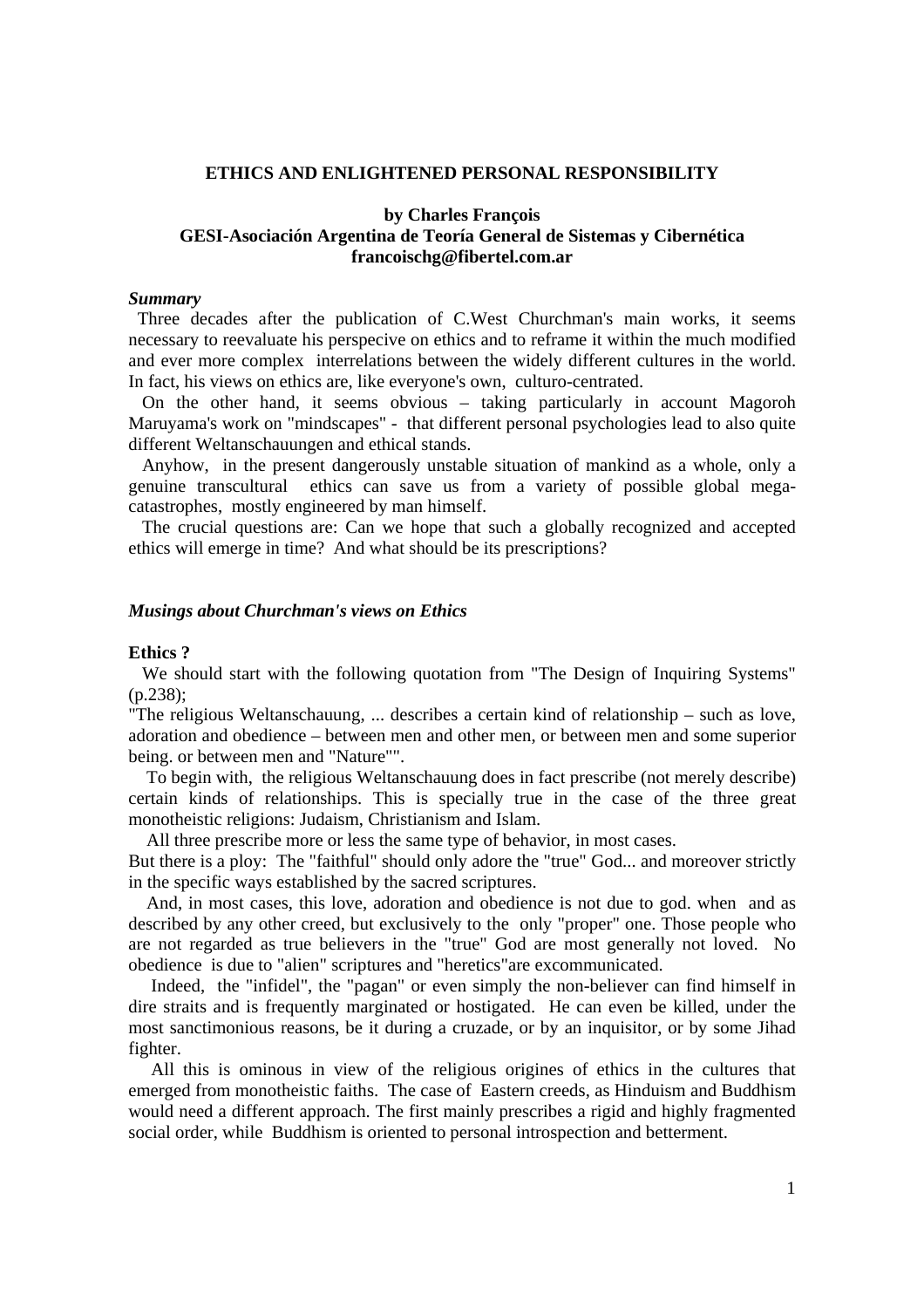Ethics, as derived from different religious beliefs, has thus in each case a specific flavor, specially in the Western World.

### **Why, how and what do we believe**

While we are generally unconscious of the deep sources of our individual behavior, it is however evident that our personal ethics largely depends on our own deep-seated – and also very, or more or less, personal Weltanschauung. This german term is used here because it is much more significant than the the english "worldview". In effect, it conveys the individual attitude oriented **toward** the observation of our environment (**an**-schauung) and generally includes an intentionality, in the meaning of Brentano and Merleau-Ponty. Our outlook is not, and cannot be, neutral or "objective". We depend of what, for the lack of a better term, we should call our "temperament", and moreover, each of us is located within the particular culture he/she was reared in.

 M. Maruyama widely explored the resulting behavioral inclinations of different people in varied settings and introduced a classification of so-called individual "mindscapes", after protracted research in many countries and different cultures. The following summary surely does not give full justice - far from it – to the wide embracing views of Maruyama. But it will – hopefully – give us a better understanding of our own psychological and cultural conditioning as observers and – mostly – believers.

 Maruyama distinguishes four main types of personal "mindscapes", with the following predominant characteristics:

- H type: Homogeneistic hierarchical classificational (The world is organized in a very orderly way, that should be discovered, understood and respected)
- I type: Heterogeneistic independent random (Everybody does, or should do, what he/she likes – No very well defined order or organization can be recognized, nor should be imposed, and the general results are mostly random)
- S type: Heterogeneistic interactive pattern maintaining (People are different, but they are interacting and the more or less repeated interactions tend to create and maintain specific behavioral patterns)
- G type: Heterogeneistic interactive, pattern generating (People being different and interactive in different ways , tend to generate new behavioral patterns)

 Maruyama freely admits that his classification may not be perfect and that only few individuals may respond to a totally dominant mindscape, absolutely exclusive of some characteristics of another type.

 However, admitting these limitations, it seems possible to hypothetize a classification of ethical feelings in correspondance with each type. What follows is of course in no way Maruyama's responsibility.

- H type: We should be respectful of the existing order. This implies mostly rigorous respect of the ethical commandments in force in our society, which leads in many cases to authoritarian attitudes
- I type: Society should not impose us our ethics. Such views liberate creativity. But they can also lead to socially destructive anarchy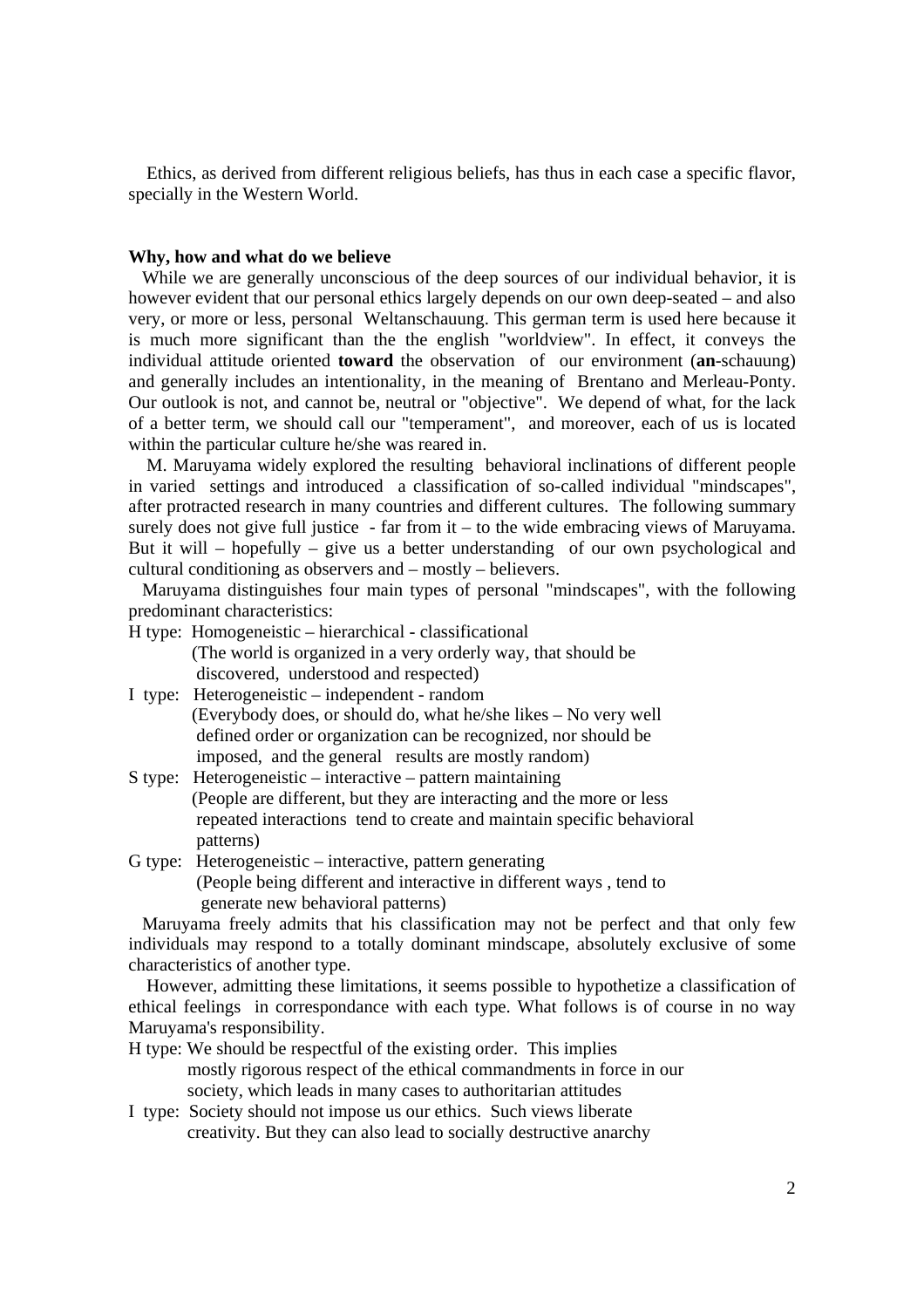- S type: We should find our place, integrating ourselves in social groups through working interactions. Socially oriented ethics seem to become paramount. But this could lead to obdured conservatism and stagnation, once patterns become dominant and self-reproducing.
- G type: The need for adaptivity and evolution individual as well as social should be recognized in ethical terms. However, it could be difficult to evaluate the results, also in ethical terms

### **... And what should we accept as ethics**?

 It seems obvious that the different attitudes thus described did and do exist in every society at every level. Even Socrates trial, and self-accepted death sentence could be interpreted in terms of ethical conflict between irreconciliable mindscapes.

 As we are all reared and educated in some specific culture, we acquire mainly the ethical hereditary Weltanschauung of our forefathers.

This fact leads us to some very awkward question marks:

- If your culture prescribes you some specific behavior, it remains to be seen if:
	- Such behavior should be considered ethical in another cultural setting? (For example, what should you feel about Cruzades, or Jihad, in accordance – or not – with the traditional views of your culture ... or the culture of the "others". Or, what should be in ethical terms, the social status and rights of women... in all cultures?)
	- You will personally accept fully, partly, or not at all such or such prescriptions? (This is for example the case of the conscious objector to military service, or opposition to blood transfusions, in accordance with some heterodox religious beliefs ... but in contradiction to orthodox social obligations or prescriptions)

Still further on, we are confronted with some very unconfortable options.

 Can we all admit eventual universal ethical principles? We all generally admit that human life should be respected. But what should we do if we are mandated for patriotical reasons to kill "ennemies" in war. And what would these "ennemies" do in turn?

 And can we hope that a planetary ethics could emerge, and what should it prescribe? Which agreements and obligations could be stated and enforced, for example about the individual and nationally collective plundering of natural ressources in non-sustainable conditions? What should we make, in ethical terms of Garett Hardin's "Tragedy of the Commons" or John Lovelock's "Gaia"?

 It seems obvious that these intricated questions cannot be resolved as long as individuals in all the different cultures of this world remain blind to any view seemingly incompatible with the dominant prescriptions of their own culture.

 This implies one of the most critical jump in mankind's history. We cannot anymore afford the mere existence of six billions blind cultural parrots in a world burdened with nuclear weapons and tinkering with genetic engineering. Massive and collective irresponsibility – or even simply non-responsibility – could easily drive mankind to global suicide.

 Considering the limits of multiple and many times divergent traditional ethics based on particular cultural Weltanschauungen, we need a massive mutation of all individuals toward a vision of ethics in terms of personal responsibility. This is for sure a tall order... which brings us back to Churchman.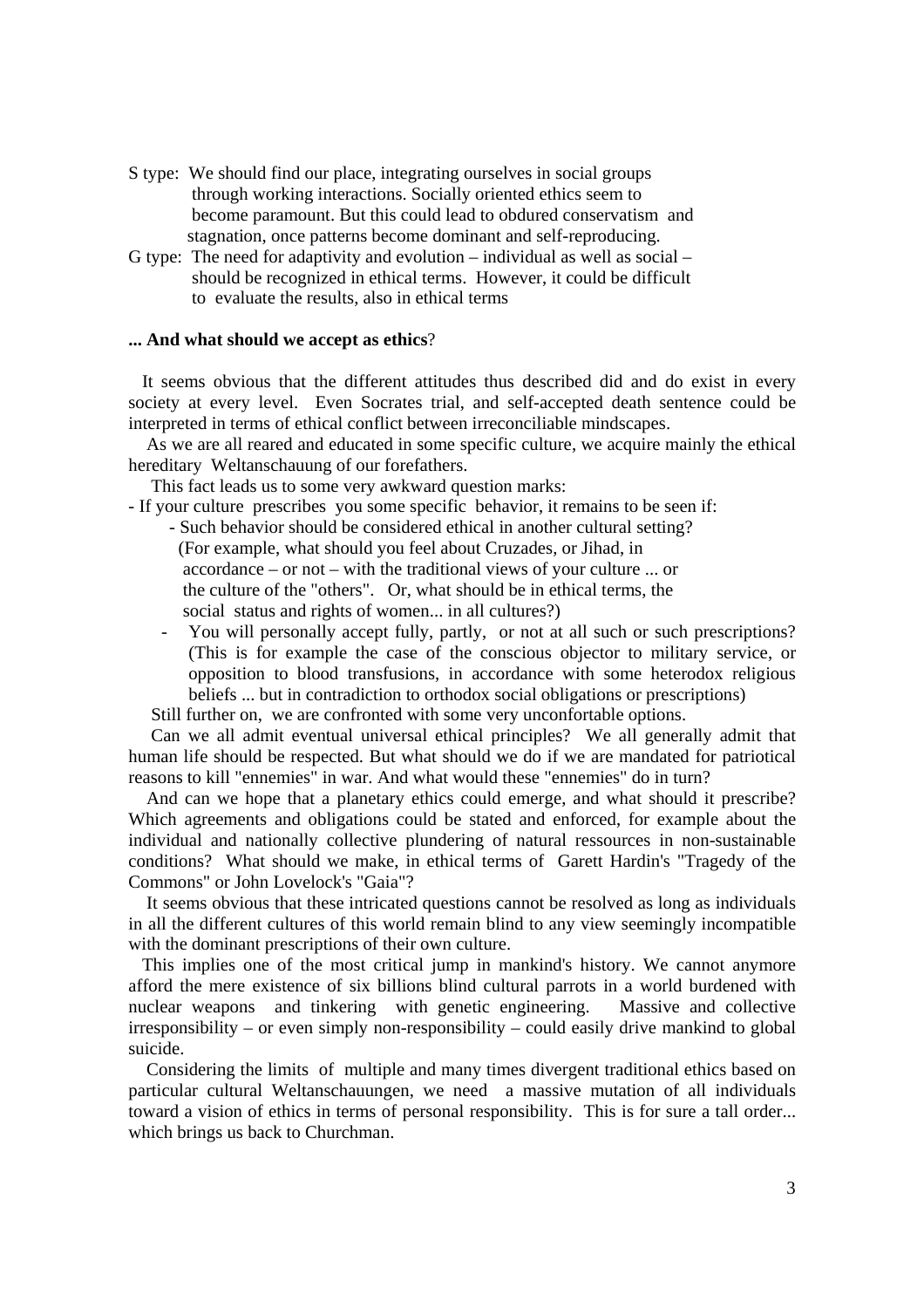In a review of " The systems approach and its ennemies" (1980), John van Gigch quotes Churchman's phrase: " The visionary must at one and the same time live his vision and the reality of the collective conscious"

 This is in good accordance with a japanese saying: "Vision without action is a dream, action without vision is a nightmare"

 The main point seems finally to be in the quality of the " vision": action based on an incorrect vision could lead to a still more horrendous nightmare.

Possibly we would have to replace the "visionary" by a helmsman ("Kybernetes"!) who should be first of all a very able watchman. The ideal watchman tries to see what other people do not (or not yet) perceive. To be good at this, he should have a correct (i.e. working) model of what he is witnessing ...and a clear awareness of his own way of perception.

 He should moreover correct his model every time some discrepancy emerges between his model and the perceived reality (as proposed by Stafford Beer in his famous lecture on "The surrogate world we manage")

 Wishful thinking, self-righteousness or an illuminist stand would not help. On the contrary, it could lead the "visionary" very much astray.

 In relation to such views, two different currents of thought do run through West Churchman's work.

 The first starts from a deep preoccupation with morality and ethics and the second one defines ways for constructing systems models and designing inquiring systems, obviously as a springboard for sound management.

 As to morality and ethics, to begin with, we should not confuse both, as they are very different sources of "oughtness" (A. Bahm), i.e. what " should" be, or "should" be done.

 Morality would merely be the acceptance and respect of a code of rights and duties as prescribed in a specific culture by religious belief, by law or by custom.

 These prescriptions- and their practical effects (as we are now more and more aware of) can be widely different from one culture to another. Such is the case for example in matter of social status (aristocracies, castes, women's rights, etc.) ; access to priesthood and exercise of the same; money lending and many other matters and behaviors.

Some examples and comments may be useful.

 An extreme case are the situations in which one human being is supposed to have the right-or even the duty-to kill other human beings, acting for example as a public executioner, or in war as a soldier, or even maybe when murdering a "tyrant"

 Any such behavior that does not fly in the face of culturally acceptable values and norms can thus be condoned.

 Ethics prescribes a different kind of oughtness in which the individual is supposed to assume personally the responsibility of his behavior, in accordance with his own informed judgement.

 This is of course much more tricky, as for example in the border case of the murder of the "tyrant". The quote marks imply the personal and decisive judgement about the perverse nature of the "tyrant"...Such an opinion is quite subjective and would possibly not be admitted by many other people...whose views are of course subjective as well.

 This means that the base for ethics is not merely obedience to the law, custom, etc..., but necessarily "well informed judgement". And it is, of course, quite difficult to reach such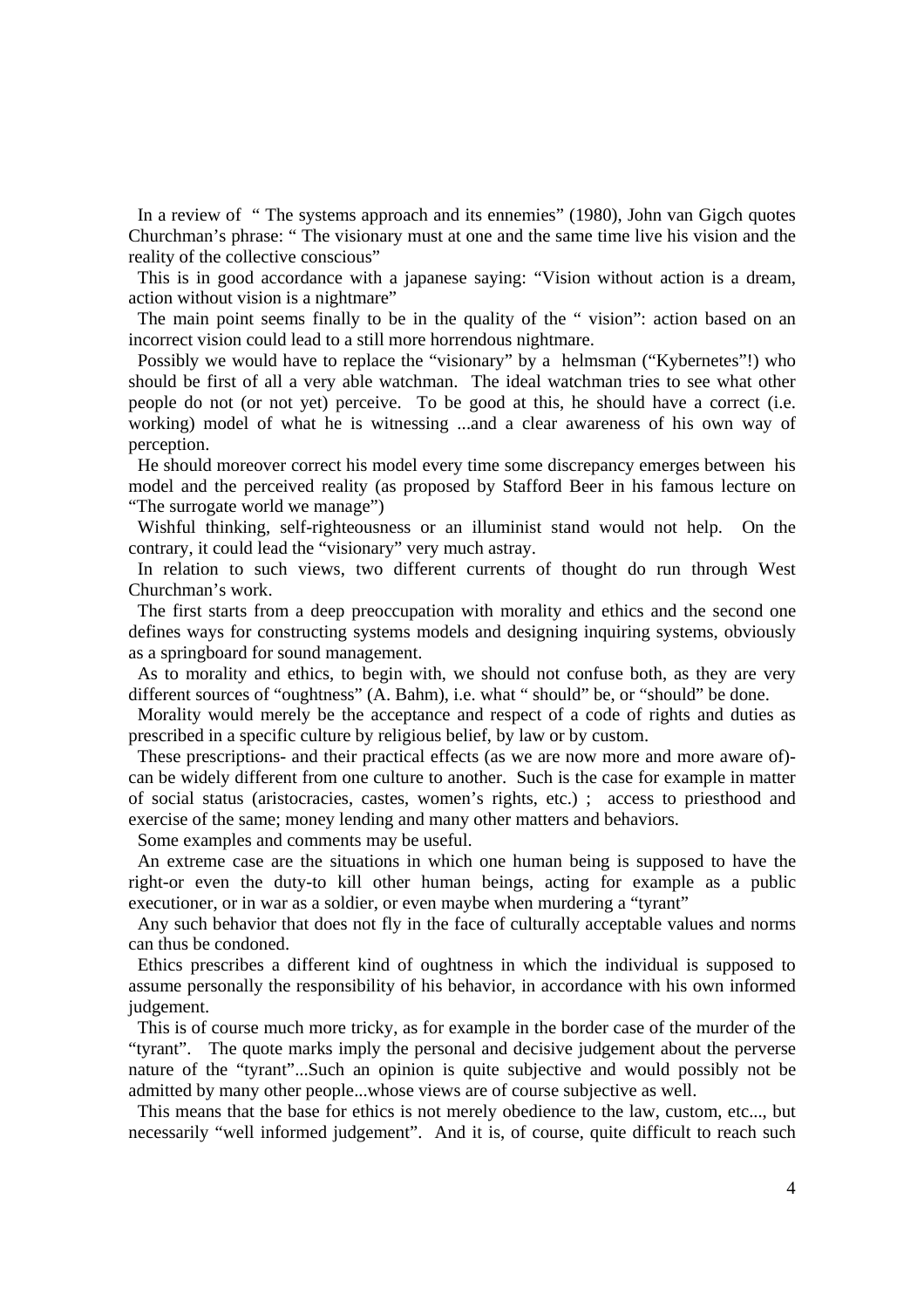judgement. Moreover, it is still generally much more difficult to convince everybody else that this judgement is really sound and fair -not to speak about the liars, scoundrels or simply stupid people who would not or could not accept it, for their own biased reasons or unreasons (...just as we ourselves and our ways may seem questionable to them!)

 This problem-already quite unconfortable in itself- can be hopelessly complicated in specific present or future socio-cultural situations. This fact is duly acknowledged by West Churchman, for example in "Thought and Wisdom"

 Mass killlings, as in WW1 and WW2, were widely admitted until recently as being of course very unfortunate, but anyhow an unavoidable aspect of international relations.

 Only that the virtuously named "rules of war" should be respected (and if not, "that's really too bad, but what could be done!?")

 Such collective and horrendous mass human sacrifices of innocents by other innocents were waged from all sides under the invocations of "patriotic defense of one's country, of civilization, freedom, democracy, true faith, culture, etc..."

 We should meditate the recent comment of a german veteran of WW2 at the 60th anniversary of the 6th of June 1944 D.Day, when he met an american veteran, also about 80 years old. Both discovered that they were probably firing at each other in the same spot on D.Day. He said "We were praying, praying... but still relentlessly trying to kill each other"

What a pathetic confession and how significant for one like this author, who was not so far away from these Norman beaches at that time.

 As a consequence, I am obliged to confess that I feel quite uneasy with preachers of any denomination, as well as with so-called "practical" people. We should be suspicious about qualifying (or disqualifying) adjectives as "acceptable, satisfying, or negative, unsustainable" and...unfortunately "moral" or "ethical" or their opposites, so frequently used in dubious ways by dubious people.

 All of these judgements, implicit in the wordings, are ultimately based on criteria. And criteria are subjectively accepted (or rejected) by individuals whose information and judgements are poor, even when they are honest and well-intentioned. As noted by Churchman, thought is not enough; wisdom should be seeked.

 Consequently, it must be admitted that religious and ethical values and norms, imperfectly as they are invoked at time, are still the best behavioral rules currently available, as the result of a millenary experience of social life.

 They should not be simply thrown overboard. In fact, social exercise of rationality is still a quite new endeavor, whose results have not always been very encouraging. But we should now look farther away.

 West Churchman saw the problem. He wrote for example in "Thought and Wisdom" (p.19): "Is it possible to secure improvement in the human condition by means of the human intellect?"

 Of course, he himself widely contributed to enlighten this intellect. But the answer to his query depends widely of the understanding and diffusion of his work, as done by his disciples.

 He described in " Though and Wisdom" how unilateral approaches to human problems in their merely technical aspects, lead to lopsided illusory "solutions"

 Even brilliant physicists, biologists or engineers, able to solve difficult theoretical or practical problems related to matter, energy and physiology, are short in many cases of a minimum understanding of individual and collective human conundrums and quandaries.